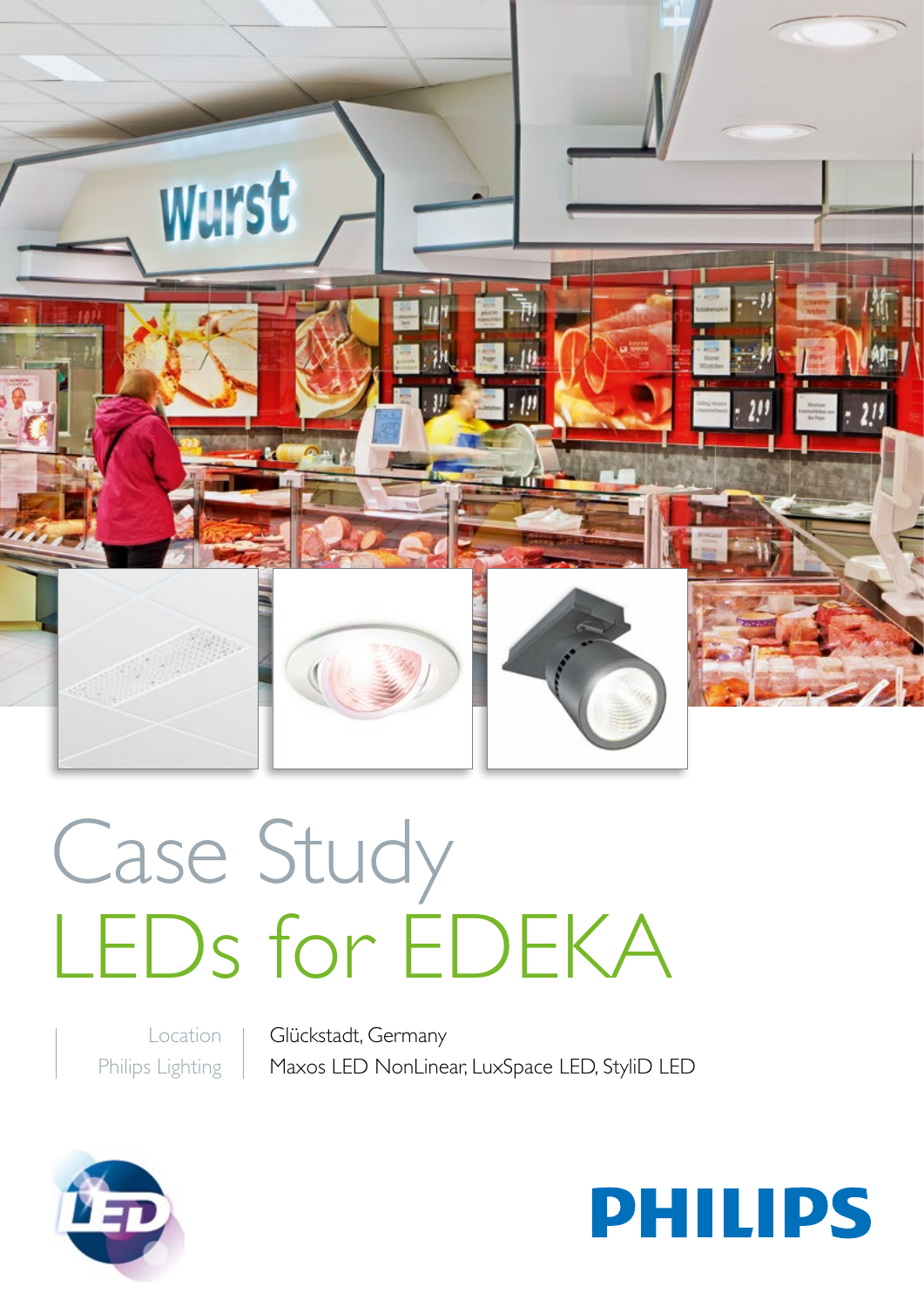

"Our company is committed to sustainability, quality and a particularly friendly shopping environment. We're delighted that, with our new lighting in Glückstadt, we're able to provide a highly contemporary shopping experience." Jan Frauen, Managing Director of EDEKA Frauen

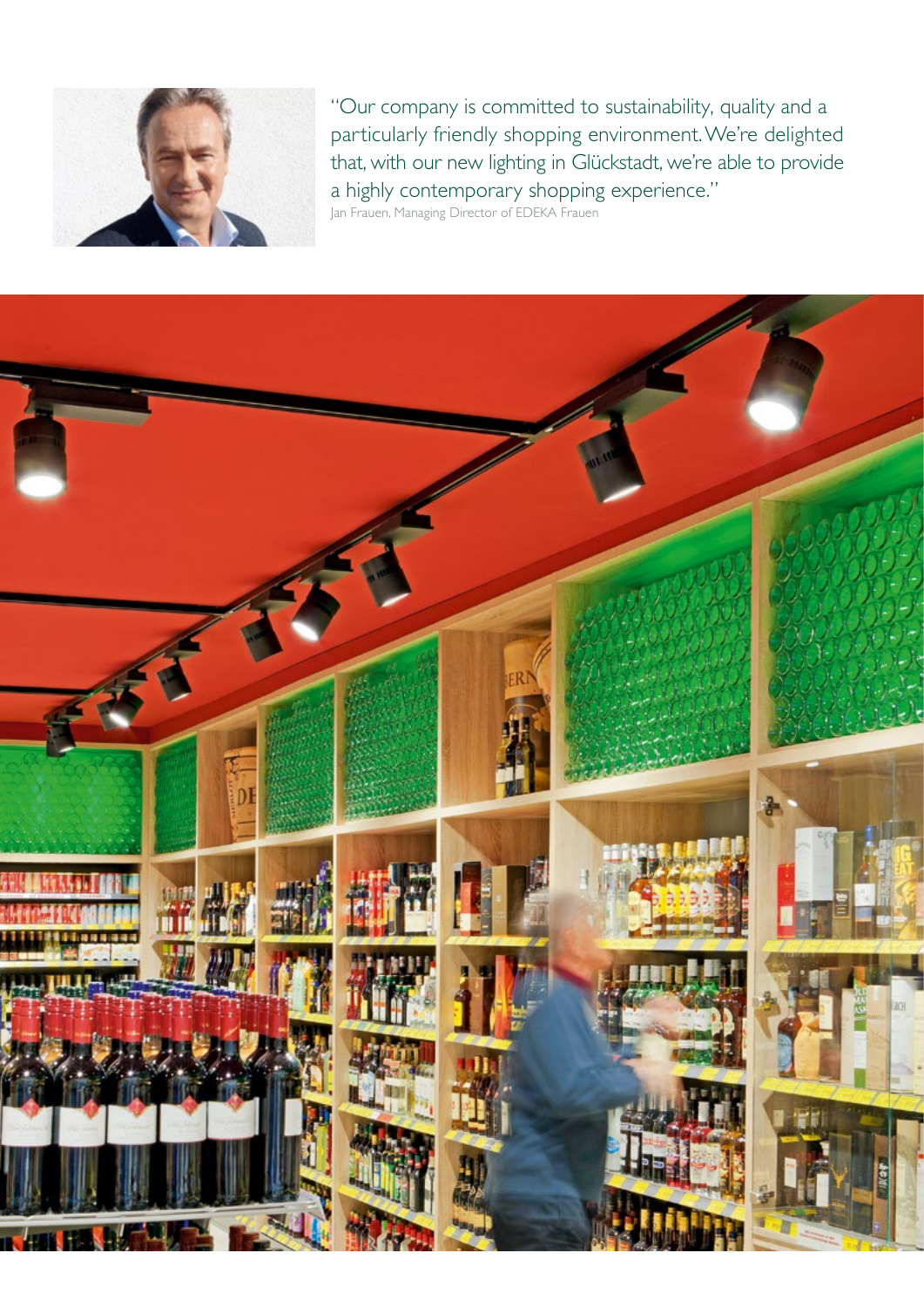# Modern LED lighting for a perfect shopping experience



#### Project summary:

#### Client and project

EDEKA Frauen, Glückstadt, Germany

#### Project team

EDEKA Frauen, Jan Frauen, Peter Frauen, Dierk Frauen (Directors); Philips Lighting, Irina Schmolinsky (lighting consultancy)

#### Lighting solutions

Maxos LED NonLinear, LuxSpace Accent Rose LED, LuxSpace Accent Performance LED, StyliD Performance LED, CoreView Panel LED, LuxSpace Compact LED Results

- Goods lit elegantly using modern LED technology
- High energy efficiency and excellent colour reproduction
- Long service life of 50,000 hours

### The client

With around 11,700 stores and an annual turnover of 44.8 billion euros (2012), the EDEKA Group is Germany's leading food retailer. Throughout the country, over 4,000 independent buyers and their teams work to provide a varied, high-quality range of goods in their outlets. One of these is EDEKA Frauen, which opened in Glückstadt in 1994.

## The challenge

The EDEKA Frauen store in Glückstadt, Schleswig-Holstein, comprises 1,900 m² offering a complete range of around 28,000 food items and large sections for household products and toiletries. The family-led company takes its environmental responsibilities seriously and has high standards for their shopping experience. So the new lighting had to be particularly modern and energy efficient. By using positive, elegant lighting to present the products, the shoppers' experience would also be greatly enhanced. The proven Maxos LED trunking system was used to light the shelving space. However, the low false ceilings also needed to be considered, so they integrated a version of Maxos into the ceilings.

#### The solution

EDEKA Frauen's management fit out the entire store with modern LED lights. Maxos LED NonLinear, a single module version of the highly efficient Maxos system, was installed for the first time. Philips had just

developed it, and it was integrated directly into the ceiling. This succeeded in showing off all the benefits of Maxos and providing an inviting impression of the sales area. With the excellent colour saturation and the clean, vivid light, all the products and signs are easily identified. A variety of optics in the LED modules optimise the lighting everywhere in the store. For example, the aisles were ideally lit with double asymmetric optics. Other types of LEDs were installed to present the counters and produce sections in the best possible light. The LuxSpace Accent Rose LED was chosen for the sausage and meat counter. These feature particularly warm white light spectrum which does a fine job of showing off the red tones of the meat products.

#### The results

EDEKA Frauen was given an energy efficient lighting solution which will help improve sales. The bright, uniform light shed by Maxos NonLinear provides structure, security and a pleasantly active feeling of wellbeing. The positive shopping experience is rounded off by highlighting the displayed goods with light and colour. Director Ian Frauen is delighted. "All of our requirements have been fully met. Now our store is extremely inviting, and looks very high quality. Wherever you go, you get the impression that the products are fresh and of excellent quality. I'm really happy that these modern LEDs consume less energy while also saving on maintenance costs. They will last for up to 50,000 hours, which is absolutely great."